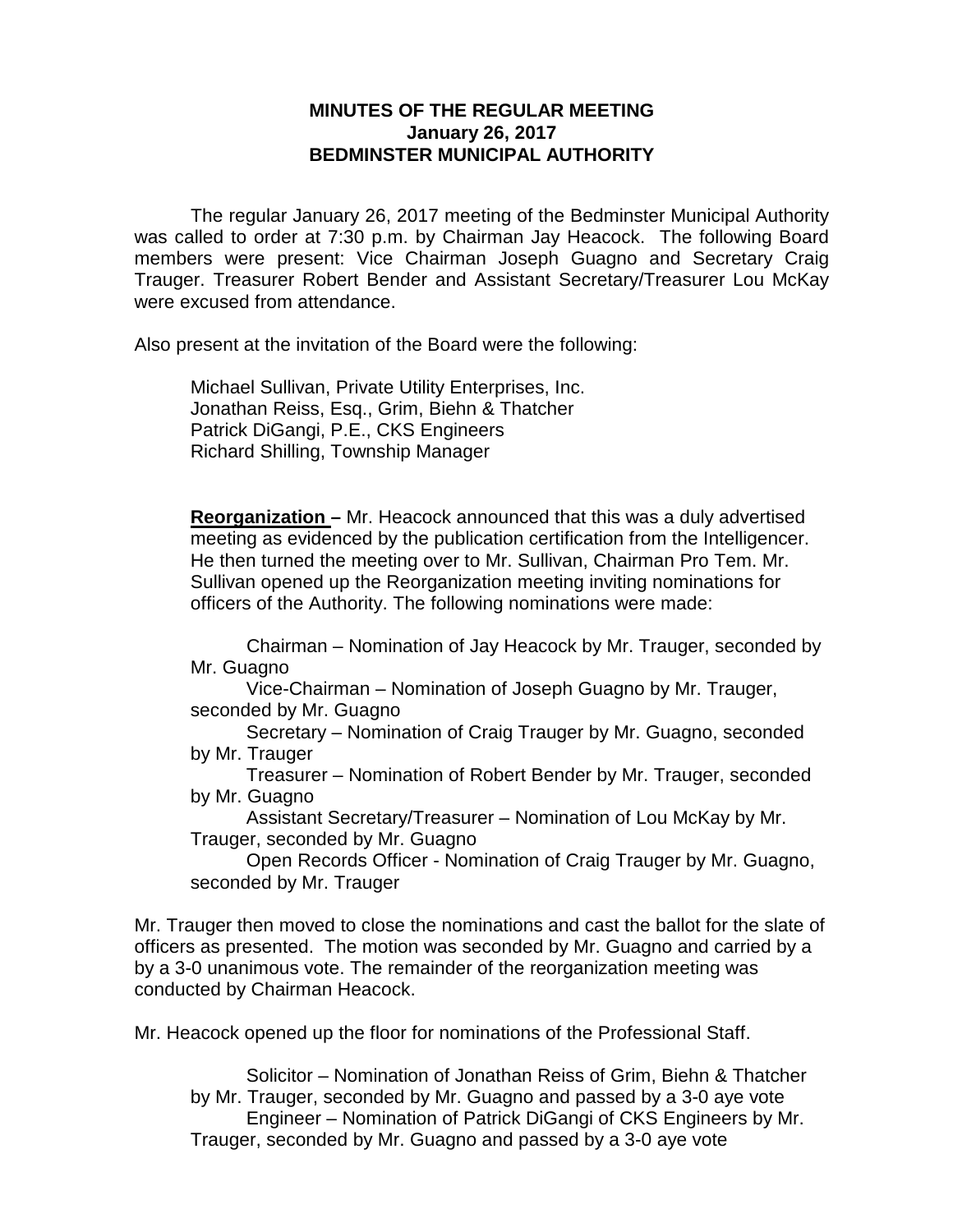Certified Public Accountant – Auditor – Nomination of Cathy Seiler of Brinker Simpson LLC by Mr. Trauger, seconded by Mr. Guagno and passed by a 3-0 aye vote

Operations/Administrative Consultant – Nomination of Private Utility Enterprises, Inc. by Mr. Trauger, seconded by Mr. Guagno and passed by a 3-0 aye vote

Mr. Trauger then moved to close the Reorganization Meeting and convene the regular monthly meeting of the Authority Board. The motion was seconded by Mr. Guagno and carried by a 3-0 aye vote.

# **MINUTES**

Upon motion of Mr. Guagno, seconded by Mr. Trauger, the Board approved the minutes of the December 6, 2016 board meeting 3-0.

### **PUBLIC COMMENT**

- A. Confirmed Appointments None
- B. From the Floor There was no public comment.

# **FINANCIAL REPORT**

The Authority Administrator referred the Board to the reports contained in the meeting packet. The Board generally review the reports contained in the meeting packet.

The 2016 Audit is underway. The presentation to the Board is expected at the March 2017.

# **TREASURER'S REPORT**

- 1. Mr. Sullivan read the December bill list. A motion was made by Mr. Trauger, seconded by Mr. Guagno to ratify the Treasurer's Report #1 and bill payment list of - \$52,9483.79 (Pennland Farms - \$10,978.10 Estates at Deep Run Creek \$4,582.15). The motion passed with a 3-0 vote.
- 2. Mr. Sullivan read the Treasurer's Report, dated January 26, 2017. A motion was made by Mr. Trauger, seconded by Mr. Guagno to approve the Treasurer's Report of - \$131,861.93 (Pennland Farms - \$10,119.61 Estates at Deep Run Creek \$3,426.09). The motion passed with a 3-0 vote.

# **SOLICITOR'S REPORT**

### **Authority Business**

Mr. Reiss referred the Board to his written report.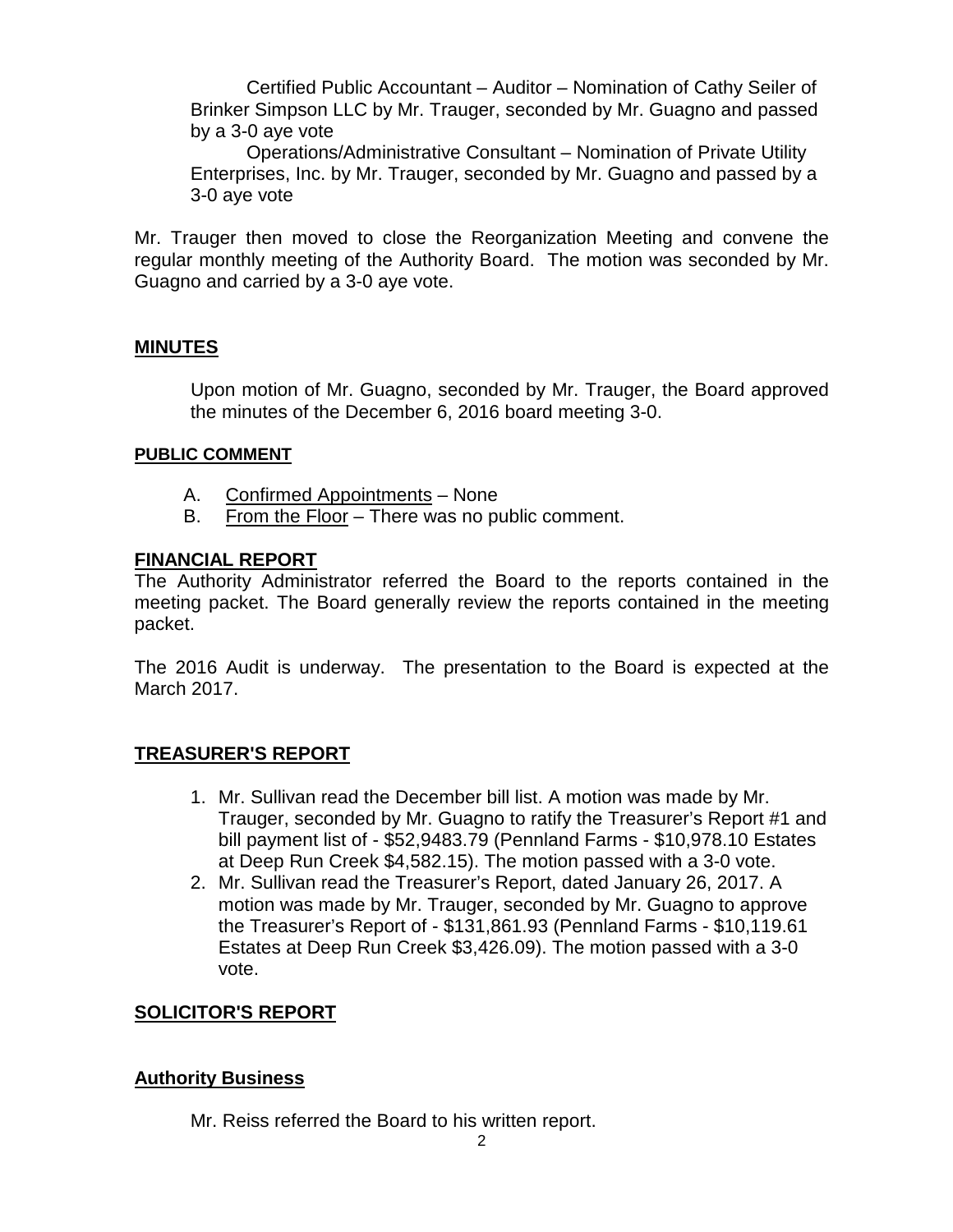Resolution 2017-01 – Identity Theft **-** Upon motion of Mr. Guagno, seconded by Mr. Trauger, the Board approved Resolution 2017-01 by a 3-0 vote.

### **Developments** –

Mr. Reiss referred the Board to his written report.

## **ENGINEER'S REPORT**

### **Authority Projects**

The Authority's Engineer generally reviewed the projects within the written engineering report with the Board.

- 1. Linwood- Rice Tract Escrow Release #2 A motion was made by Mr. Guagno, seconded by Mr. Trauger to approve the Linwood – Rice Tract escrow release #2 in the amount of \$20,440.00. The motion passed with a 3-0 vote.
- 2. Stonebridge Sewer Replacement Project  $CO$   $#2 A$  motion was made by Mr. Guagno, seconded by Mr. Trauger to approve Change Order #2 in the amount of \$15,092.82 for the Stonebridge Sanitary Sewer Replacement Project. The motion passed with a 3-0 vote.
- 3. Stonebridge Sewer Replacement Project Pay Estimate #6 (Final) A motion was made by Mr. Guagno, seconded by Mr. Trauger to approve the final pay estimate #6 in the amount of \$41,029.69 for the Stonebridge Sanitary Sewer Replacement Project. The motion passed with a 3-0 vote.
- 4. Bedminster WWTP Influent Pumping Station SCADA Integration A motion was made by Mr. Guagno, seconded by Mr. Trauger to approve the Bedminster WWTP Influent Pumping Station SCADA Integration proposal from Integrated Controls Incorporated (ICI) as presented in the amount of \$18,737.00. The motion passed with a 3-0 vote.
- 5. Weiss Market- Mr. DiGangi provided an update to the Board. CKS Engineers received revised plans from Weiss. The initial review letter was mailed to Weiss December 22, 2014.
- 6. Sanitary Sewer Trapping Fees Calculation Update Mr. DiGangi provided an update to the Board. A motion was made by Mr. Guagno, seconded by Mr. Trauger to Authorize the Water Tapping Fee Calculation. The motion passed with a 3-0 vote.